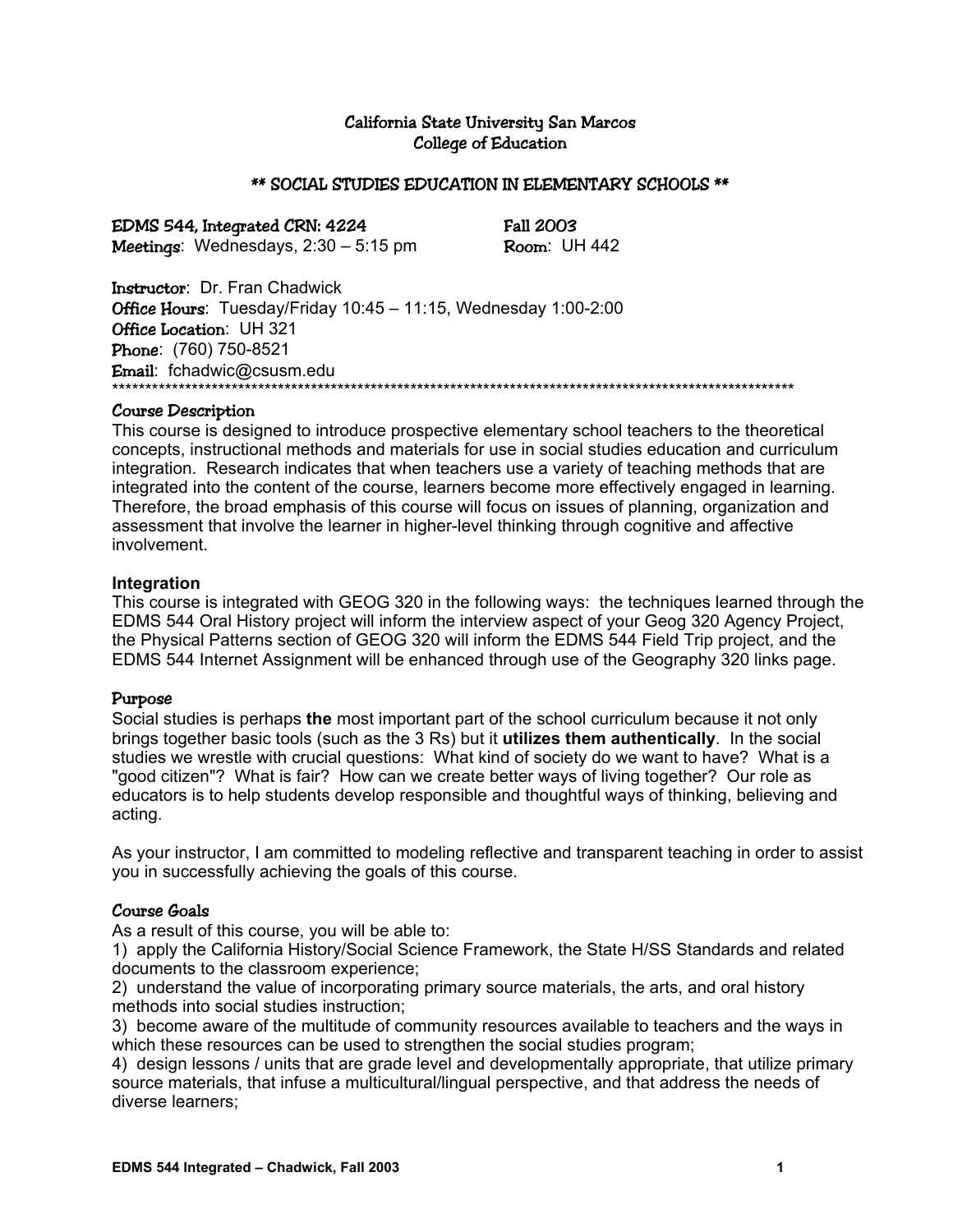5) design curricula that reflect a variety of instructional strategies and that develop children's higher-level thinking skills through active participation;

6) more deeply appreciate the social sciences and history as a field of study.

# Required Texts

- CSDE. (2000). History-Social Science Framework (for California Public Schools K-12). Sacramento, CA. (H/SS) www.cde.ca.gov/cilbranch/cfir/hsssbeup.pdf
- Turner, T. N. (1999). Essentials of Classroom Teaching: Elementary Social Studies. Boston: Allyn and Bacon. (T)

## **Recommended Texts**

- San Diego County Office of Education (2001). Pages of the Past: K-6 Literature Aligned to H/SS Standards. (PP)
- California Geographic Alliance North (2000). California Atlas. George Cram Company, Inc. (CA)

*Additional readings from previously purchased, Successful Inclusive Teaching by Joyce Choate and handouts provided by the instructor will be required.* 

## Professionalism/Dispositions (*see rubric*)

Because this course is part of an accredited program that leads to professional certification, students are expected to demonstrate behavior consistent with a professional career. In particular students must:

1. Attend all class meetings. More than one absence will lower your grade in the following manner: the final grade will drop by one-third letter for every absence. The College of Education Attendance Policy (stated on page 7) will be followed. Serious illness or other emergencies will be evaluated on a case by case basis. If you will miss a class session*,* please notify the instructor in writing (email) as soon as possible.

2. Arrive on time just as you would at a school site. Late arrivals to and early departures from class **will alter the final grade**.

3. Prepare carefully for class. Be ready to discuss readings and assignments thoughtfully. All voices are valued in our classroom community. Please be sure we get to hear your thoughts on the topics we cover.

4. Complete all assignments on time. Late assignments will receive a 20% reduction in points for each day late. Occasionally a student may be asked to revise an assignment. If so, the revised work must be submitted no later than one week after it was returned and may not be eligible for full credit. If you are absent when an assignment is due, you may submit the work via email (except for Physical Model) so that it is not counted late. Receipt of the assignment will be returned by the instructor (please request return receipt from your toolbar)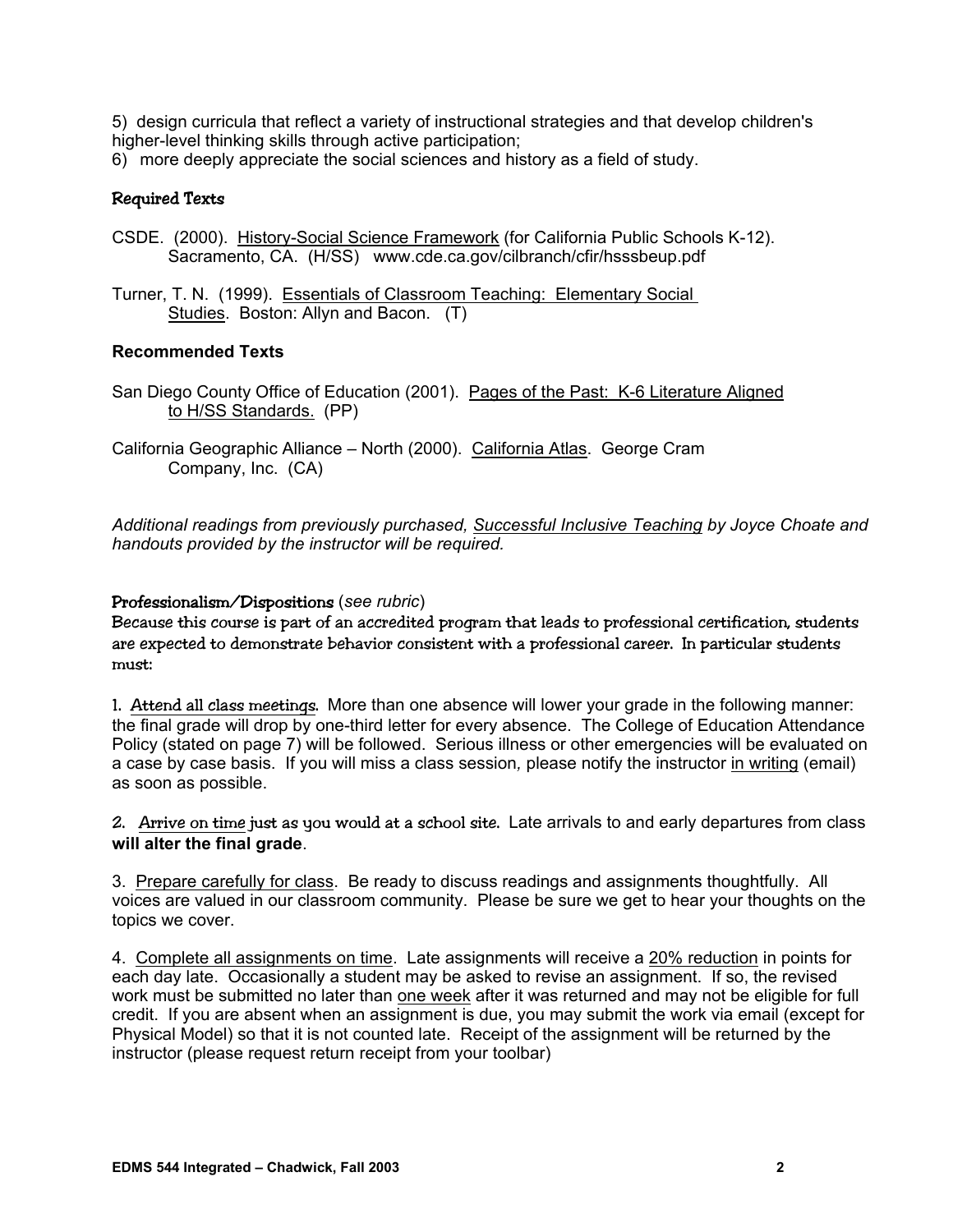5. Interact professionally and collaborate responsibly with your colleagues. Teacher education is a professional preparation program and students will be expected to adhere to standards of dependability, academic honesty and writing achievement.

|                                | <b>Excellent 4</b>                                                                                                                                                                                                                                                                                                                      | Acceptable 3                                                                                                                                                                                                                                              | Unacceptable 1-2                                                                                                                                                                                                                   | <b>Score</b> |
|--------------------------------|-----------------------------------------------------------------------------------------------------------------------------------------------------------------------------------------------------------------------------------------------------------------------------------------------------------------------------------------|-----------------------------------------------------------------------------------------------------------------------------------------------------------------------------------------------------------------------------------------------------------|------------------------------------------------------------------------------------------------------------------------------------------------------------------------------------------------------------------------------------|--------------|
| Attitude                       | Consistently displays a positive<br>attitude. May offer constructive<br>criticism and include alternatives<br>that show initiative.                                                                                                                                                                                                     | Displays a positive attitude.<br>May offer constructive<br>criticism and include<br>alternatives that show<br>initiative.                                                                                                                                 | Seldom has a positive<br>attitude. Often is critical.<br>Does not offer alternative<br>solutions to criticism.                                                                                                                     |              |
| Participation                  | Attends every class, always on<br>time and well prepared, never<br>leaves early. Gives closest<br>attention to class activities and<br>speakers.                                                                                                                                                                                        | Attends every class, on time<br>and prepared, never leaves<br>early. Gives most attention to<br>class activities and speakers.                                                                                                                            | Is not always ready when<br>class time begins. Doesn't<br>give full attention in class;<br>sometimes talks when<br>others are speaking.                                                                                            |              |
| Professionalism                | Consistently behaves, talks and<br>works in a professional manner,<br>regardless of task/topic.                                                                                                                                                                                                                                         | Most of the time, behaves,<br>talks and works in a<br>professional manner,<br>regardless of task or topic.                                                                                                                                                | Seldom behaves, talks, and<br>works in a professional<br>manner, regardless of task<br>or topic.                                                                                                                                   |              |
| Collaboration                  | Consistently listens to, shares with,<br>and supports the efforts of others.<br>Tries to keep people working well<br>together.                                                                                                                                                                                                          | Most of the time listens to,<br>shares with, and supports the<br>efforts of others, but<br>sometimes is not a good<br>team member.                                                                                                                        | Rarely listens to, shares<br>with, or supports the efforts<br>of others. Is often not a<br>good team member.                                                                                                                       |              |
| Contributions                  | Consistently provides useful ideas;<br>always stays focused on the task.<br>Exhibits a lot of effort and valuable<br>contributions.                                                                                                                                                                                                     | Most of the time provides<br>useful ideas; stays focused<br>most of the time. A<br>satisfactory group member<br>who does what is required.                                                                                                                | Rarely provides useful<br>ideas; not always focused.<br>Reluctant to participate.<br>Lets other take charge.                                                                                                                       |              |
| Disposition<br>toward teaching | Consistently demonstrates concern<br>in learning to teach all children.<br>Always demonstrates strong<br>commitment toward developing (a)<br>an understanding of children, (b)<br>teaching strategies, and (c)<br>knowledge of the CA Standards for<br>the Teaching Profession (CSTP)<br>and Teacher Performance<br>Expectations (TPE). | Most of the time<br>demonstrates concern in<br>learning to teach all children.<br>Often demonstrates<br>commitment toward<br>developing (a) an<br>understanding of children, (b)<br>teaching strategies, and (c)<br>knowledge of the CSTP's and<br>TPE's. | Rarely shows concern in<br>learning to teach all<br>children. Rarely<br>demonstrates commitment<br>toward developing (a) an<br>understanding of children,<br>(b) teaching strategies, and<br>(c) knowledge of CSTP's<br>and TPE's. |              |
| Leadership                     | Shows strength through leadership<br>in different class activities                                                                                                                                                                                                                                                                      | Effectively participates and<br>contributes, but rarely shows<br>leadership qualities.                                                                                                                                                                    | Does not show leadership<br>in any area of class.                                                                                                                                                                                  |              |

# **Professionalism/Dispositions Rubric**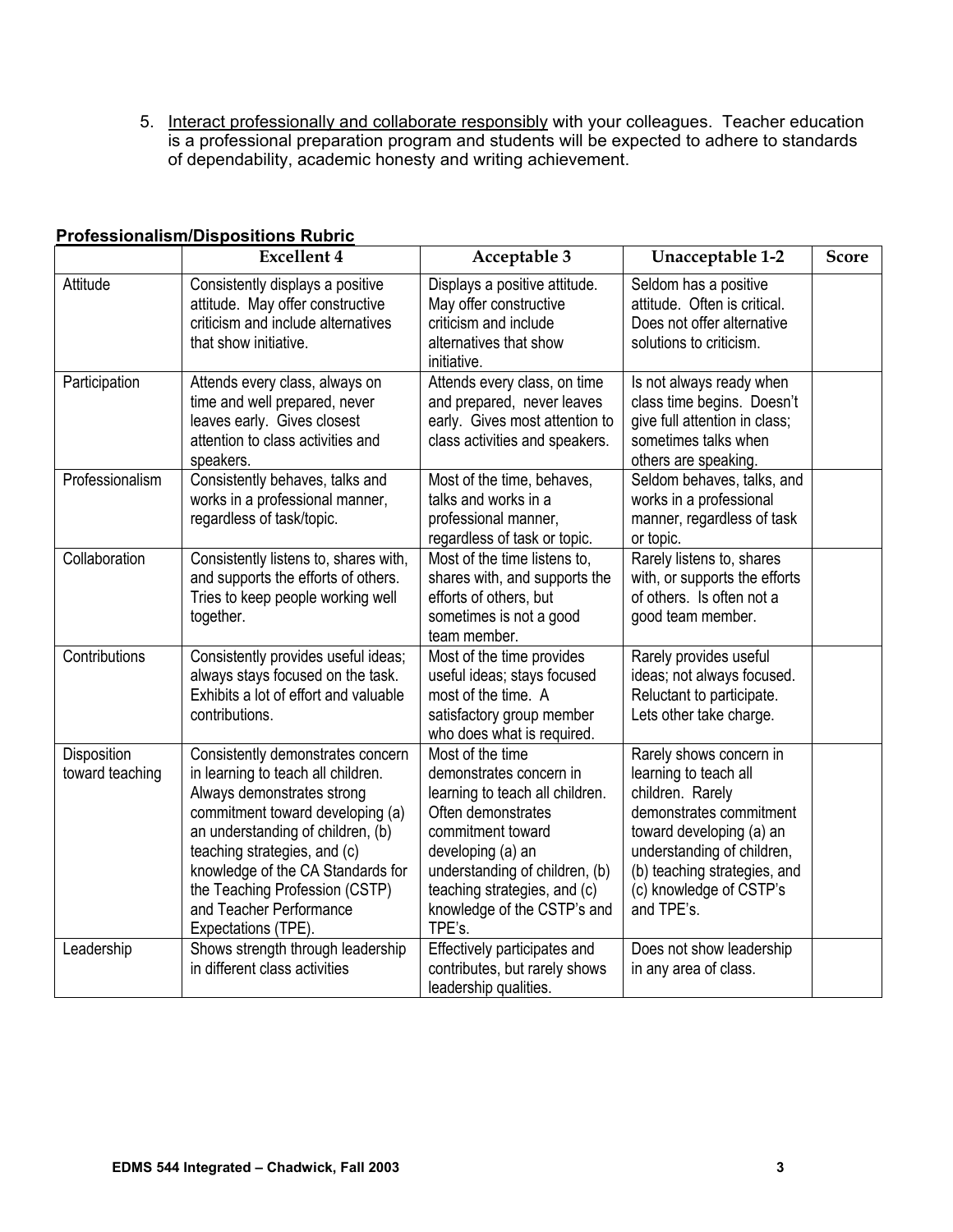## **California Commission on Teacher Credentialing**

## **Standards Alignment:**

The course objectives, assignment, and assessments have been aligned with the CTC standards for the Multiple Subjects Credential. Please be sure to incorporate artifacts from this class into your final comprehensive portfolio. The following standards are addressed in this class:

#### Primary Standards

- 3: Relationships Between Theory and Practice
- 4: Pedagogical Thought and Reflective Practice
- 5: Equity, Diversity, and Access to the Core Curriculum
- 8: Pedagogical Preparation for Subject-Specific Content Instruction

## **Secondary Standards**

- 6: Opportunities to Learn and Reflect on Teaching in all Subject Areas
- 7: Preparation to Teach Reading-Language Arts
- 9: Using Computer-Based Technology in the Classroom
- 10: Preparation for Learning to Create a Supportive, Healthy Environment for Student Learning
- 11: Preparation to Use Educational Ideas and Research
- 12: Professional Perspectives Toward Student Learning and the Teaching Profession
- 13: Preparation to Teach English Learners
- 14: Preparation to Teach Special Populations in General Education Classrooms

## **Teacher Performance Expectation (TPE) Competencies:**

This course is designed to help teachers seeking the Multiple Subjects Credential to develop the skills, knowledge, and attitudes necessary to assist schools and districts in implementing effective programs for all students. The successful candidate will be able to merge theory and practice in order to realize a comprehensive and extensive educational program for all students. The following TPE's are addressed in this course:

#### Primary Emphasis:

TPE 1a: Subject Specific pedagogical Skills for a MS Teaching Assignment

- TPE 2: Monitoring Student Learning During Instruction
- TPE 4: Making Content Accessible
- TPE 5: Student Engagement

#### TPE 6: Developmentally Appropriate Teaching Practices

- TPE 6 a & b: Developmentally Appropriate Practices in Grades K-3 and 4-8
- TPE 9: Instructional Planning
- TPE 10: Instructional Time

#### Secondary Emphasis:

TPE 3: Interpretations and Use of Assessments

- TPE 6d: Developmentally Appropriate Practices for Special Education
- TPE 7: Teaching English Learners
- TPE 8: Learning About Students
- TPE 11: Social Environment
- TPE 12: Professional, Legal, and Ethical Obligation
- TPE 13: Professional Growth
- TPE 14: Technology
- TPE 15: Issues of Social Justice and Equity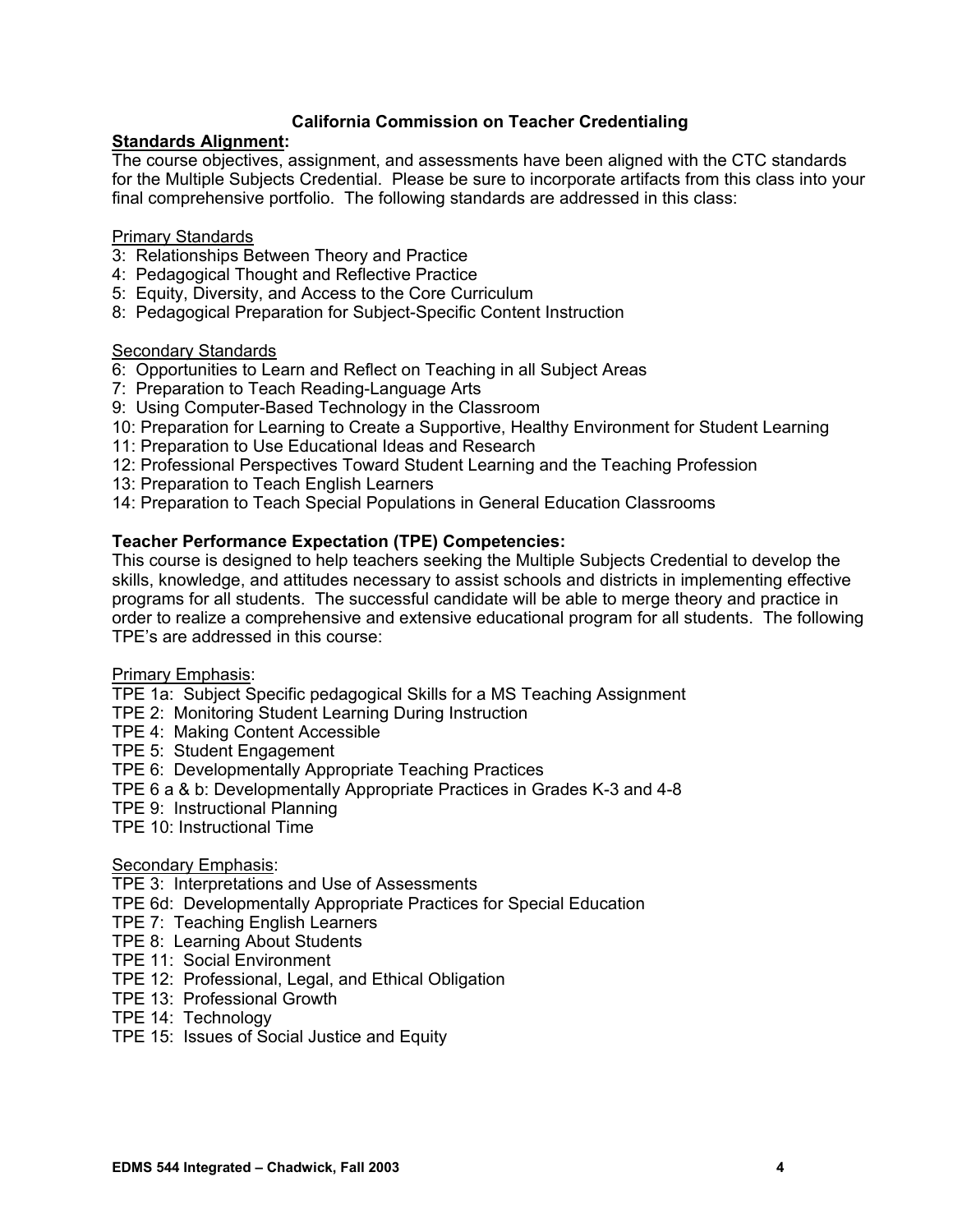## **CLAD Competencies** supported by this course:

Part 3: Culture and Cultural Diversity

- I.A. Definitions of culture
- I.C. Intragroup differences
- I.D. Physical geography and its effects on culture
- II.A What teachers should learn about their students
- II.B. How teachers can learn about their students
- II.C. How teachers can use what they learn about their students (culturally responsive pedagogy)
- III.A. Concepts of cultural contact
- III.D. Strategies for conflict resolution
- IV.A. Historical perspectives
- IV.B. Demography
- IV.C. Migration and Immigration

The Standards, Teacher Performance Expectations and CLAD Competencies identified above are addressed in EDMS 544 through class discussions, activities, oral/visual presentations, and written assignments.

## **ASSIGNMENTS**

*Detailed instructions for some course assignments will also be handed out in class.* 

## Reading Response Journal 20%

*(TPEs addressed through this assignment are: 1a, 2, 3, 4, 5, 6, 6a, 6b, 6d, 7, 8, 9, 10, 11, 12)* 

The assigned readings provide an important foundation for your increasing understanding of how to effectively teach social studies. To aid you in remembering the readings, and assist you with meaningful class participation, you are asked to respond to each reading assignment by coming to class with an entry in your reading response journal (Blue Book) summarizing key points from the assigned reading for that day. Response journals will be checked randomly and may be collected at the professor's discretion. Response journals may also be referenced by you to answer open-ended questions/quizzes about assigned readings. Please structure each page with:

- (1) reading identification (T:8, for example),
- (2) key points from the reading (you may include graphics),
- (3) a paragraph towards the bottom that connects the reading to your perspectives/ experience,
- (4) one question that the reading assignment prompts you to ask at this time.

## **Finding the** Social Studies in You! A Physical Model Pass/Fail

*(TPEs addressed through this assignment are: 1a, 4, 6a, 6b, 7, 8, 11)* 

Have you ever tried to explain who you are through six of the social studies disciplines? For this assignment you will reintroduce yourself to a group in our class by creating a physical model that illustrates aspects of you through each of the disciplines. You may use photographs, drawings, cut-outs, objects, your imagination, etc. This activity models a way to engage your students, and will demonstrate your understanding of the disciplines. Aim to present for 4-5 minutes.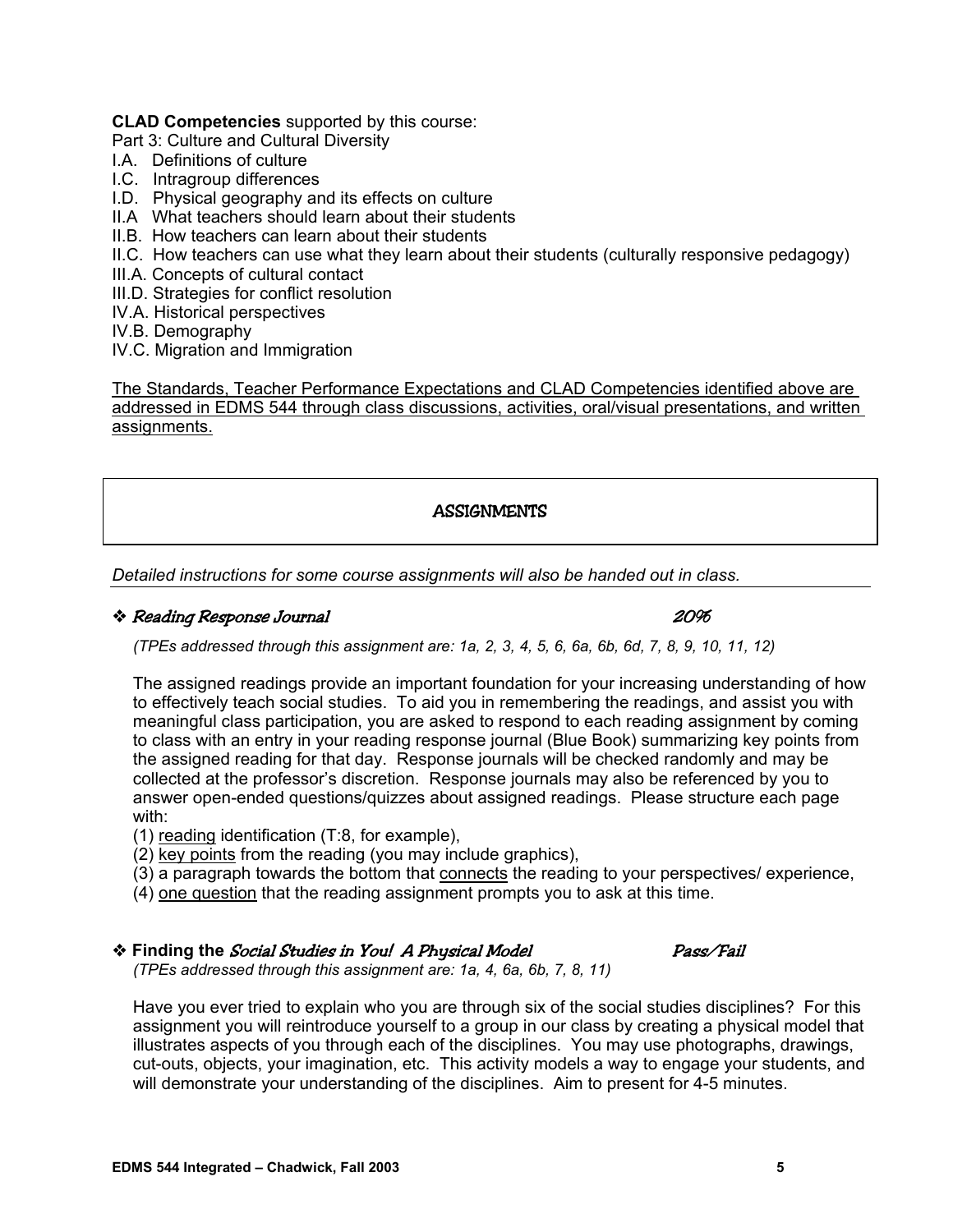**The following assignments will link together and create a well developed social studies unit plan:** 

#### Internet Resource Investigation 10%

*(TPEs addressed through this assignment are: 1a, 4, 5, 6a, 6b, 9, 14)* 

The Internet provides teachers and their students with vastly increased access to information – yet issues of quality and usefulness must be considered. For this assignment, you will explore several History/Social Science sites on the World Wide Web, evaluate them, and find two additional sites that enhance your social studies unit. (more details to come)

## **◆ Book Chat** 20%

*(TPEs supported through this activity are: 1a, 4, 5, 6a, 6b, 7, 9, 15)* 

A wealth of children's literature exists that strongly supports the state standards for teaching social studies. For this assignment you will select *one book* from *Pages of the Past* appropriate for the grade level unit you are developing. You will be required to present your book and explain how it can be used to advance children's thinking about key social studies concepts. Your handout will include a lesson plan that incorporates your book. (more details to come)

## Community Resource / Field Trip Project 20%

*(TPEs supported through this assignment are: 1a, 2, 3, 4, 5, 6a, 6b, 7, 9, 10, 13)* 

In this assignment you will explore and share information about a field trip site in San Diego County. By designing a variety of pre, during, and post-trip teaching activities, as well as questions you might ask during the visit, you will be able to plan an educational (rather than purely recreational) field trip. (more details to come)

## Oral History Project 20%

*(TPEs supported through this assignment are: 1a, 2, 3,4, 5, 6a, 6b, 7, 8, 9, 10, 11)* 

Collecting oral histories is an exciting way to help children understand that "history" is found all around us and is being continually created. In this project, you will conduct an oral history interview about a topic that relates to your social studies unit.

To support your interview, you will bring to class on the designated day a primary source object (artifact, document, photographs, etc.) of significance to the person/topic of the interview. We will then create a "classroom museum".

## *Mock Interview Assignment 10%*

*(TPEs supported through this assignment are: 1a, 4, 5, 6a, 6b, 9, 13)* 

Imagine you are at a job interview and were just asked: "How will you teach social studies in your classroom?" Knowing how to teach and structure learning in social studies, and then being able to express your understanding, can be two different abilities. In order to help you eloquently articulate the knowledge you have gained through this course, as well as enhance your educational philosophy, you will participate in a mock interview. Be prepared to describe at least five (5) of the most important concepts or ideas you have learned in EDMS 544. It is suggested that you have quotes from the reading to support your responses.

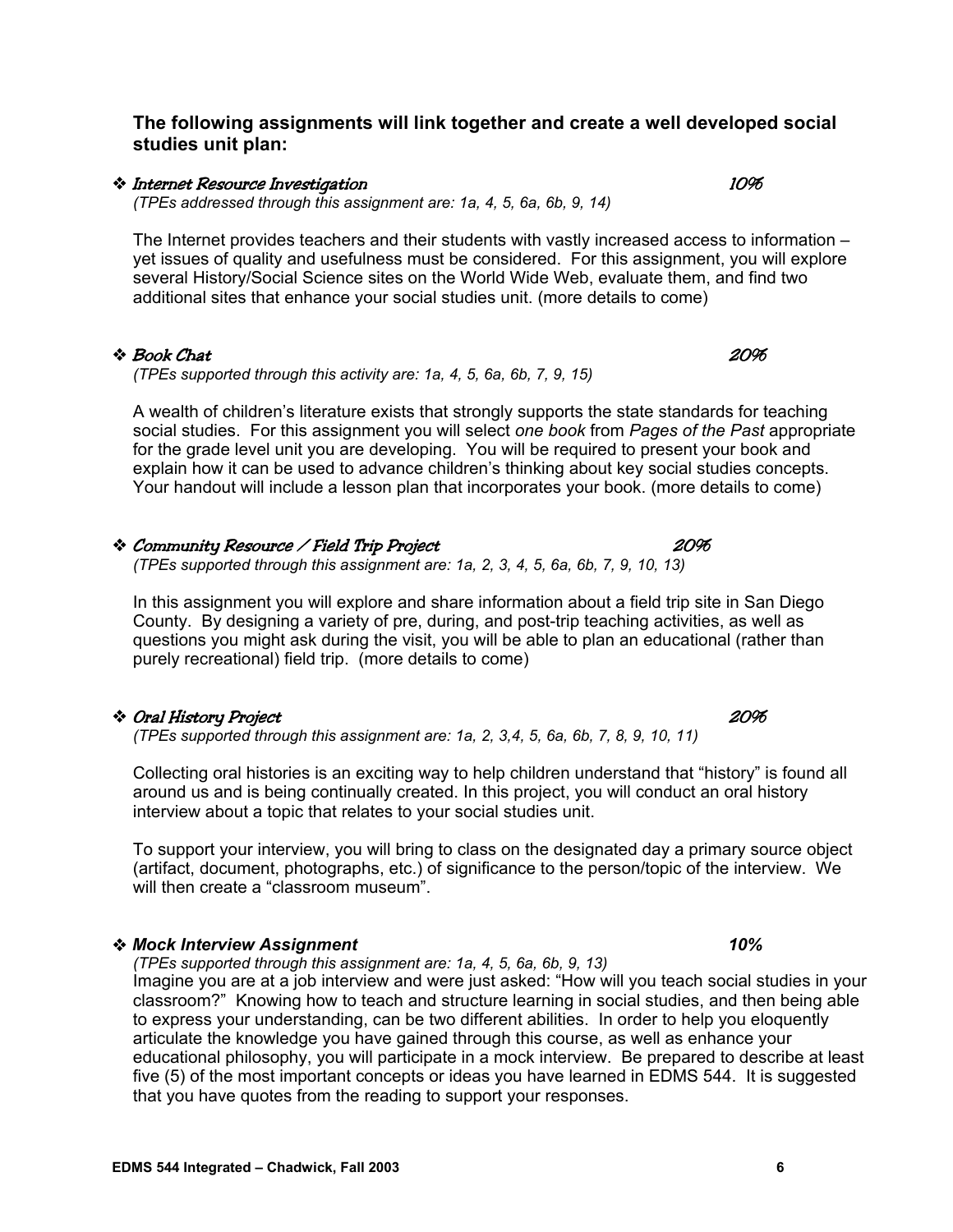| <b>Graded Assignments &amp; Participation</b> | Percentage |
|-----------------------------------------------|------------|
| Professionalism                               | 20%        |
| Reading Response Journal                      | 20%        |
| Self Model                                    | P/F        |
| Internet Investigation                        | 10%        |
| <b>Book Chat</b>                              | 20%        |
| <b>Community Field Trip</b>                   | 20%        |
| <b>Oral History Project</b>                   | 20%        |
| <b>Mock Interview</b>                         | 10%        |
| TOTAI                                         | 100%       |

# Grading Rubric:

## "A" Students

1. Demonstrate serious commitment to their learning, making full use of the learning opportunities available and searching out the implications of their learning for future use.

2. Complete all assignments thoroughly and thoughtfully, receiving 3.5-4.0 average on all assignments.

3. Make insightful connections between all assignments and their developing overall understanding of social studies concepts; they continually question and examine assumptions in a genuine spirit of inquiry.

4. Students show high level achievement of course goals.

#### "B" Students

1. Simply comply with the course requirements and expectations.

2. Complete all assignments, usually thoroughly and thoughtfully, receiving 2.7 -3.4 average on all assignments.

3. Usually connect assignments to their developing overall understanding of social studies concepts; may be satisfied with accepting their learning as it is received without deeply examining assumptions or seeking a higher level of understanding of the implications.

4. Students show reasonable achievement of course goals.

## "C" Students

1. Demonstrate an inconsistent level of compliance to course requirements and expectations.

2. Complete all assignments with limited thoroughness and thoughtfulness, receiving 1.7-2.6 average on all assignments.

3. Make limited connections between assignments and their developing overall understanding of social studies concepts; may not be open to examining assumptions or implications and may actually dismiss the importance of the understanding of social studies concepts.

4. Attempt, but show limited progress in achieving course goals.

**"D/F" Students**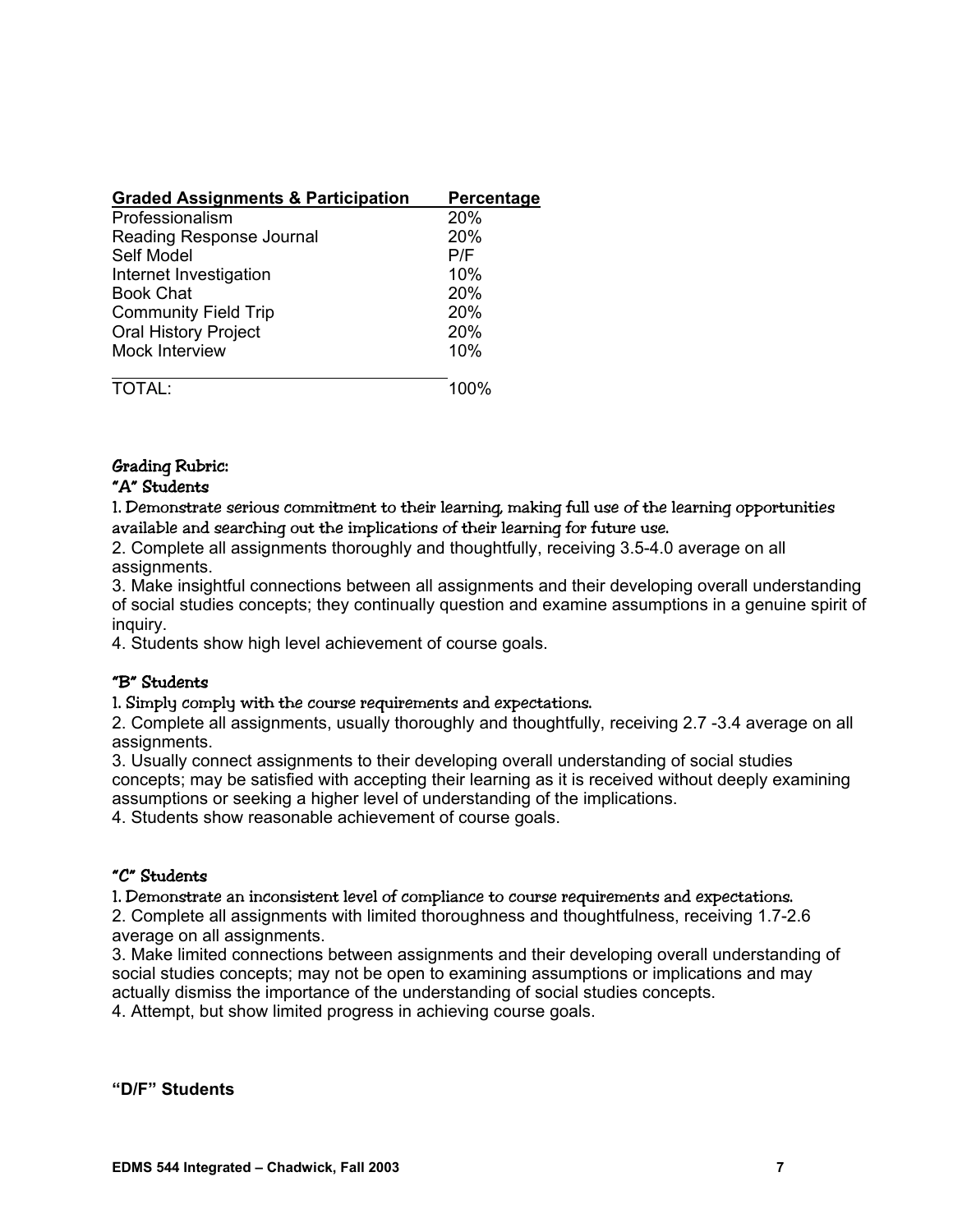Fail to meet the minimum requirements of a C. The specific grade will be determined based on a rate of assignment completion, attendance, etc.

## **NOTES**

Students must meet the attendance requirements for the grade described. Attendance is a prerequisite for earning a particular grade.

Students falling in between grade levels will earn a "+" or "-",depending on where they meet the criteria most fully.

You must maintain a B average (3.0 GPA) in your teacher education courses to receive a teaching credential from the State of California.

> California State University San Marcos COLLEGE OF EDUCATION

**Mission Statement** 

The mission of the College of Education Community is to collaboratively transform public education by preparing thoughtful educators and advancing professional practices. We are committed to diversity, educational equity, and social justice, exemplified through reflective teaching, life-long learning, innovative research, and ongoing service. Our practices demonstrate a commitment to student centered education, diversity, collaboration, professionalism, and shared governance. *(adopted by COE Governance Community October, 1997)*

## **Attendance Policy**

Due to the dynamic and interactive nature of courses in the College of Education, all students are expected to attend all classes and participate actively. At a minimum, students must attend more than 80% of class time, or s/he **may not receive a passing grade** for the course at the discretion of the instructor. Individual instructors may adopt more stringent attendance requirements. Should the student have extenuating circumstances, s/he should contact the instructor as soon as possible. *(Approved: 12/19/97)* 

#### **CLAD Infusion**

In 1992, the College of Education voted to infuse Cross-cultural, Language and Academic Development (CLAD) competencies across the curriculum. The CLAD competencies are attached to the syllabus and the competencies covered in this course are highlighted.

#### **Disabled Student Services Office**

Students with disabilities requiring reasonable accommodations must be approved for services through the Disabled Student Services Office (DSS) in Craven Hall 5205 at (760) 750-4905 or TTY (760) 750-4909. Eligible students may contact John Segoria during his office hours or in a more private setting in order to ensure confidentiality.

#### **Statement on Plagiarism**

Any evidence of cheating or plagiarism (defined as presenting the words or ideas of others as your own) will result in a failing grade for that assignment and a letter regarding the incident to be placed in your file in the Dean of Student's Office. Please read "Academic Honesty" in Academic Regulations and CSUSM Policies (found in your catalog or student handbook) and see me if you have any more questions about what constitutes plagiarism or cheating. Note that on written assignments exact quotes must be placed in quotation marks. All quoted and paraphrased work must be cited in the text.